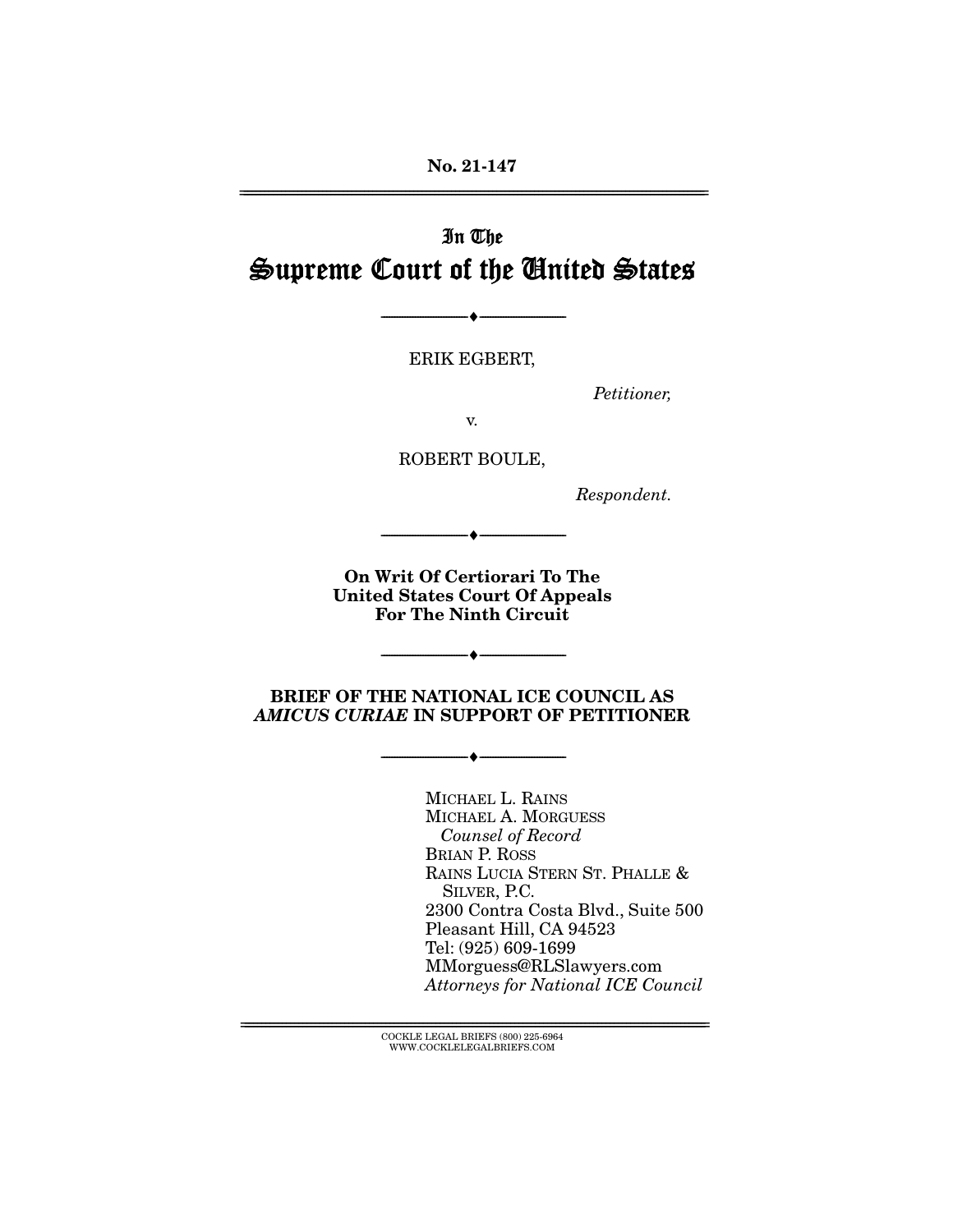# TABLE OF CONTENTS

Page

| BRIEF OF THE NATIONAL ICE COUNCIL AS<br>AMICUS CURIAE IN SUPPORT OF PETI-                                                                                                                                                        | 1  |
|----------------------------------------------------------------------------------------------------------------------------------------------------------------------------------------------------------------------------------|----|
| INTEREST OF AMICUS CURIAE                                                                                                                                                                                                        | 1  |
| SUMMARY OF ARGUMENT                                                                                                                                                                                                              | 1  |
|                                                                                                                                                                                                                                  |    |
| The Ninth Circuit's decision adversely im-<br>Ι.<br>pacts national security, affecting how fed-<br>eral officers and agents perform their<br>duties by causing hesitancy in those en-<br>gaged in important and potentially dan- | 6  |
| Н.<br>Structured accountability overseen by<br>Congress exists to ensure officers conduct<br>themselves ethically and in accordance<br>with the civil rights and liberties of mem-                                               | 13 |
|                                                                                                                                                                                                                                  | 16 |

i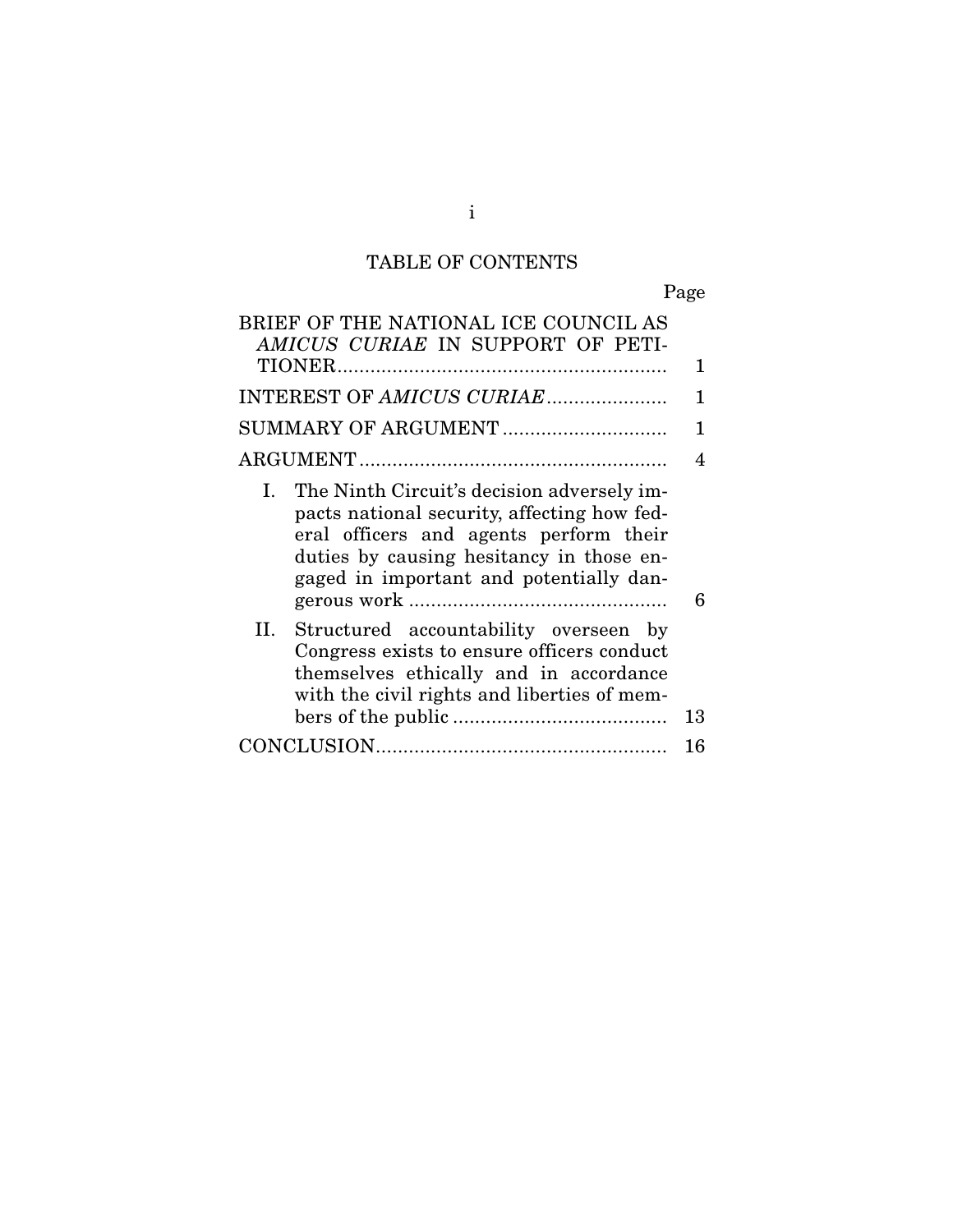## TABLE OF AUTHORITIES

Page

# **CASES**

| Bivens v. Six Unknown Named Agents of Federal<br>Bureau of Narcotics, 403 U.S. 388 (1971)passim |
|-------------------------------------------------------------------------------------------------|
|                                                                                                 |
| Douglas v. Veterans Admin., 5 M.S.P.R. 280                                                      |
| Fisher v. City of San Jose, 558 F.3d 1069 (9th Cir.                                             |
| Graham v. Connor, 490 U.S. 386 (1989)10                                                         |
| Hernandez v. Mesa, 140 S. Ct. 735 (2020)passim                                                  |
| Scott v. Henrich, 39 F.3d 912 (9th Cir. 1992)  10, 11                                           |
| Ziglar v. Abbasi, 137 S. Ct. 1843 (2017)3, 13                                                   |

## STATUTES, RULES AND REGULATIONS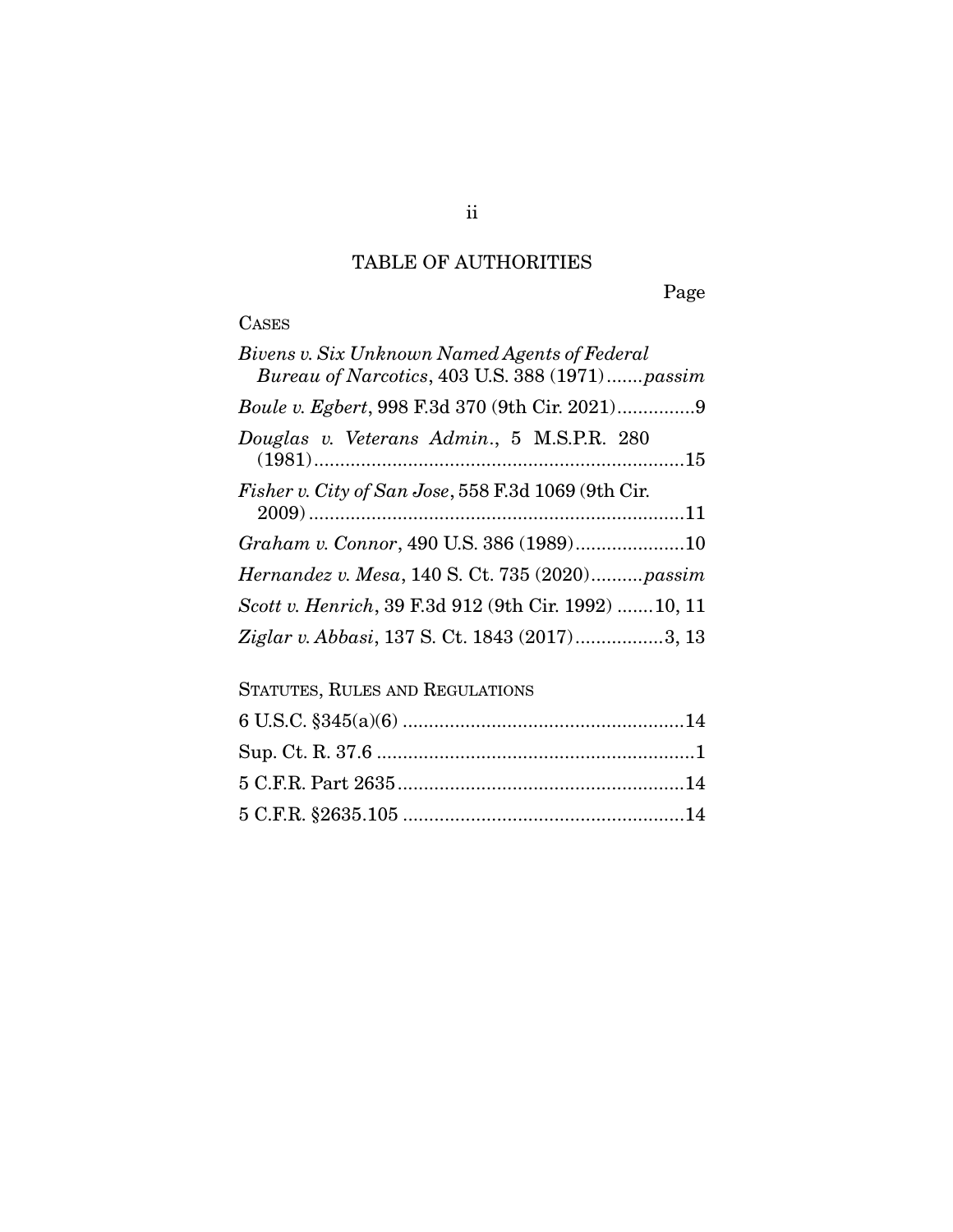## **BRIEF OF THE NATIONAL ICE COUNCIL AS** *AMICUS CURIAE* **IN SUPPORT OF PETITIONER INTEREST OF** *AMICUS CURIAE*<sup>1</sup>

 The National ICE Council ("Council") represents approximately 6,000 officers and employees who work for the United States Immigration and Customs Enforcement ("ICE") throughout the continental United States, Alaska, Hawaii, Puerto Rico, the Virgin Islands, Guam, and Saipan. Its members include thousands of officers who work on Fugitive Operations Teams, other at-large Arrest Teams, federal, state, and local task forces, as well as joint FBI Terrorism Task Forces and other operations. The Council's approximately 5,000 ICE officers routinely detain or make arrests of aliensat-large in the community, including convicted criminal aliens, fugitives evading final orders of removal, and others either known or suspected of being in the country illegally.

## **SUMMARY OF ARGUMENT**

 $\overbrace{\hspace{2.5cm}}^{\bullet}$   $\overbrace{\hspace{2.5cm}}^{\bullet}$ 

 The Council's members' work is critical to the enforcement of immigration law against those who present a danger to our national security, are a threat to

<sup>&</sup>lt;sup>1</sup> Counsel for all parties have consented in writing to the filing of this brief. Pursuant to Supreme Court Rule 37.6, the amicus curiae states that no counsel for a party authored this brief in whole or in part, and no person or entity, other than the *amicus*, made a monetary contribution to the preparation or submission of this brief.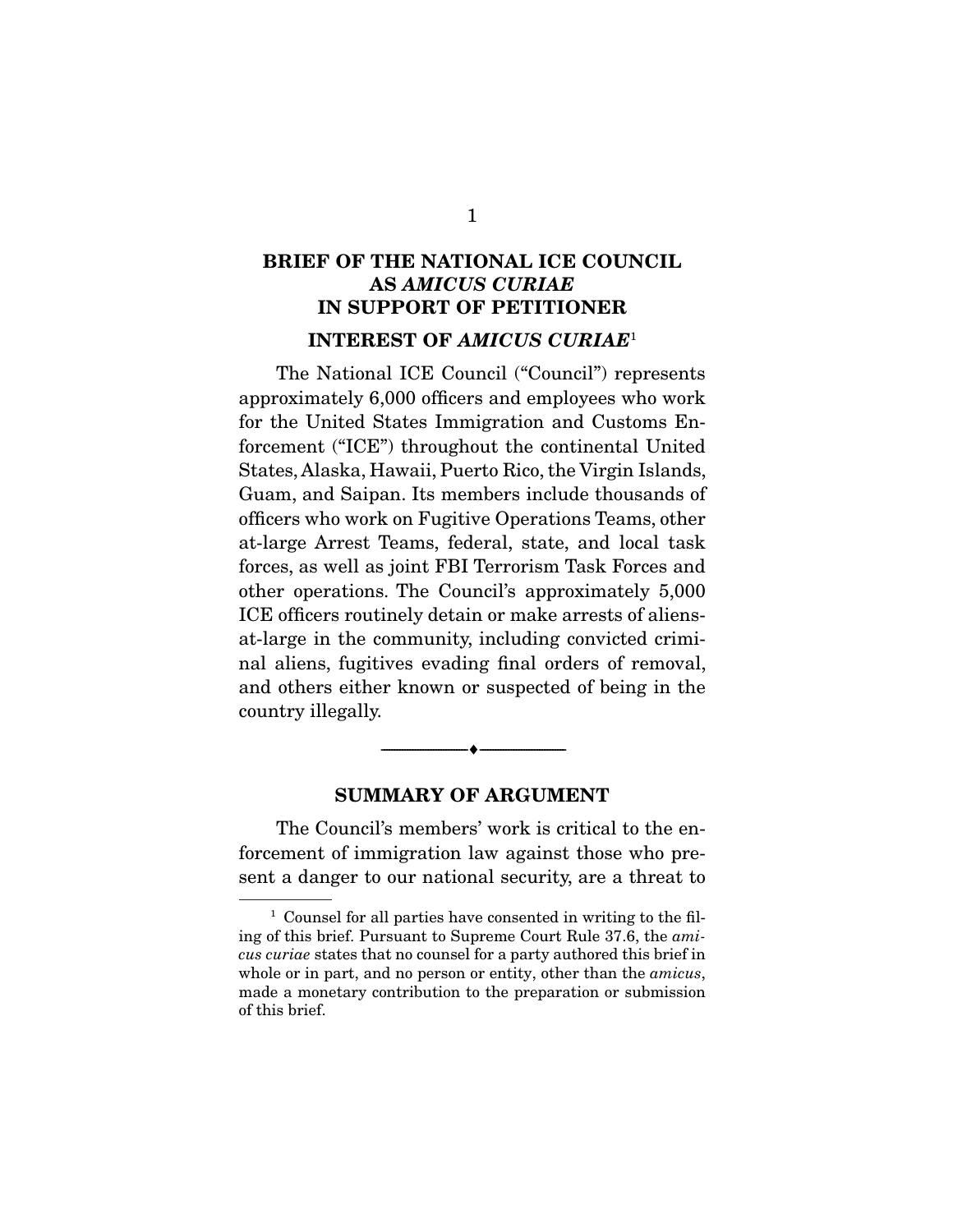public safety, or who otherwise undermine our immigration system. Because "[i]t is well established in the law that federal government officials have broad discretion to decide who should be subject to arrest, detainers, removal proceedings, and execution of removal proceedings" (Alejandro Mayorkas, Secretary of Homeland Security, Sept. 30, 2021 Memorandum www.ice.gov/ doclib/news/guidelines-civilimmigrationlaw.pdf), ICE officers are subject to various directives based on shifting enforcement priorities and foreign policy, and application of available resources, as well as superseding directives withdrawing discretion to arrest, detain, or engage in enforcement activities. At the same time, basic academy and continuous annual training instill in officers a requirement to be mindful of the civil rights and liberties of those whom they confront in carrying out their duties. Policy changes and interim guidance come with each change in administration and directly from the Secretary of Homeland Security, who is appointed by the President of the United States and acts to implement Executive Orders of the President revising policy. (https://www.ice.gov/doclib/news/ releases/2021/021821\_civil-immigration-enforcement\_ interim-guidance.pdf) Enforcement of immigration laws is thus a component of foreign policy.

 In Bivens v. Six Unknown Named Agents of Federal Bureau of Narcotics, 403 U.S. 388 (1971), this Court acknowledged a cause of action directly under the Constitution for damages against agents of the Federal Bureau of Narcotics for allegations of Fourth Amendment violations. Only twice since then—the last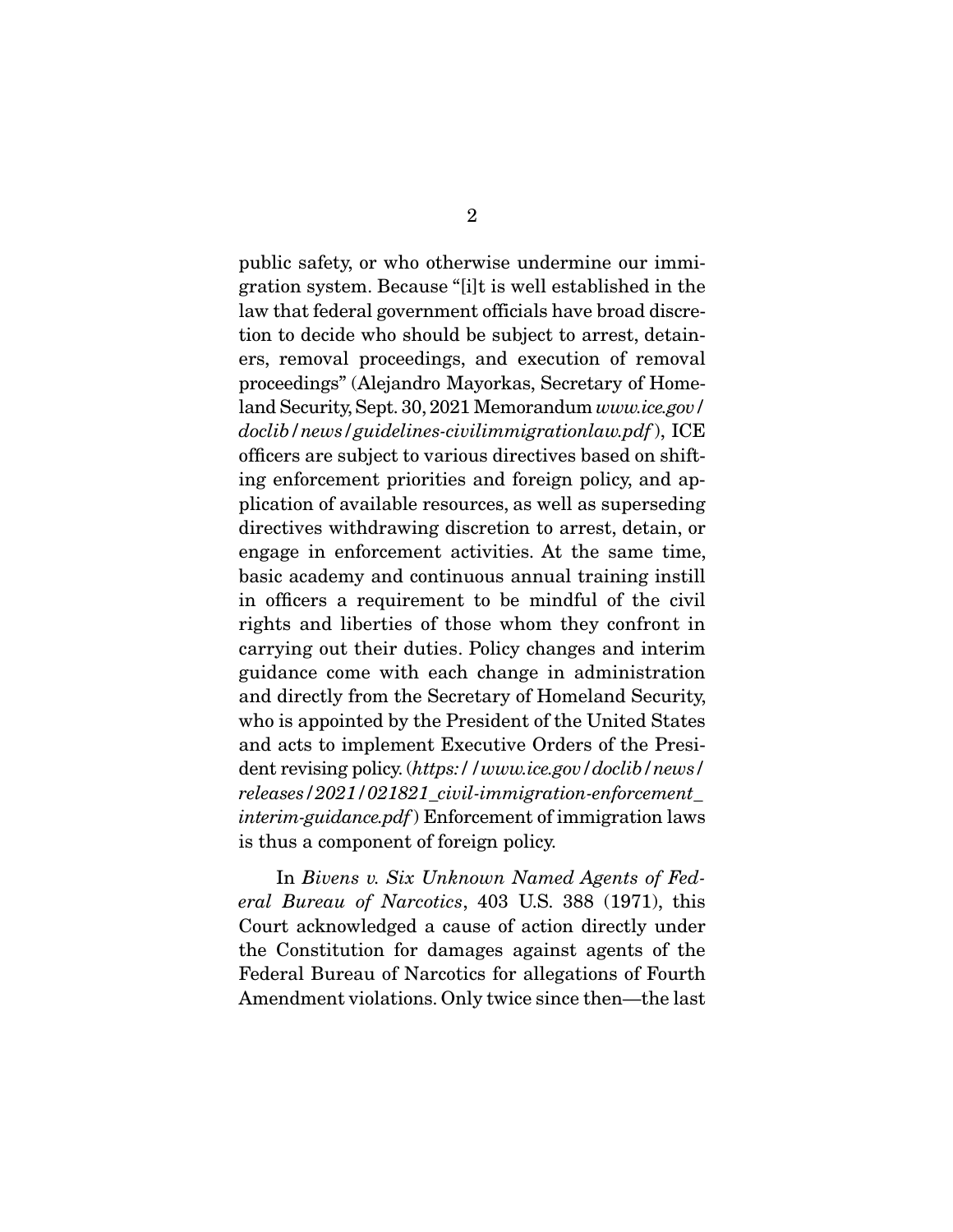time 40 years ago—has the Court extended *Bivens* to a Fifth Amendment due-process claim and an Eighth Amendment deliberate indifference claim. For sound reasons, this Court has since rejected each opportunity to extend such claims.

 In the decision below, the Ninth Circuit created Bivens claims against Border Patrol agents for alleged First Amendment retaliation and Fourth Amendment violations. Pet.App.36a, 42a. The panel soft-pedaled national security concerns raised by this Court in recent cases, including Ziglar v. Abbasi, 137 S. Ct. 1843 (2017) and Hernandez v. Mesa, 140 S. Ct. 735 (2020). The Ninth Circuit denied rehearing en banc, but twelve judges dissented over three opinions, emphasizing the "many reasons counseling hesitation[.]"

 Because Bivens claims encroach upon separation of power issues, when considering such claims in a new context, such claims must be rejected if "there are sound reasons to think Congress might doubt the efficacy or necessity of a damages remedy." Abbasi, 137 S. Ct. at 1858. Thus, the considerations recognize a court is ill-advised to step into the shoes of Congress to speculate about whether a legislative body might think a damages remedy is wise policy. Congress can and should speak for itself in its representative capacity.

 As discussed below, reasons in addition to those argued in Petitioner's merits brief and those in the well-reasoned dissents to the denial of rehearing en banc caution against extension of Bivens. First, the increase in potential liability will cause hesitation in the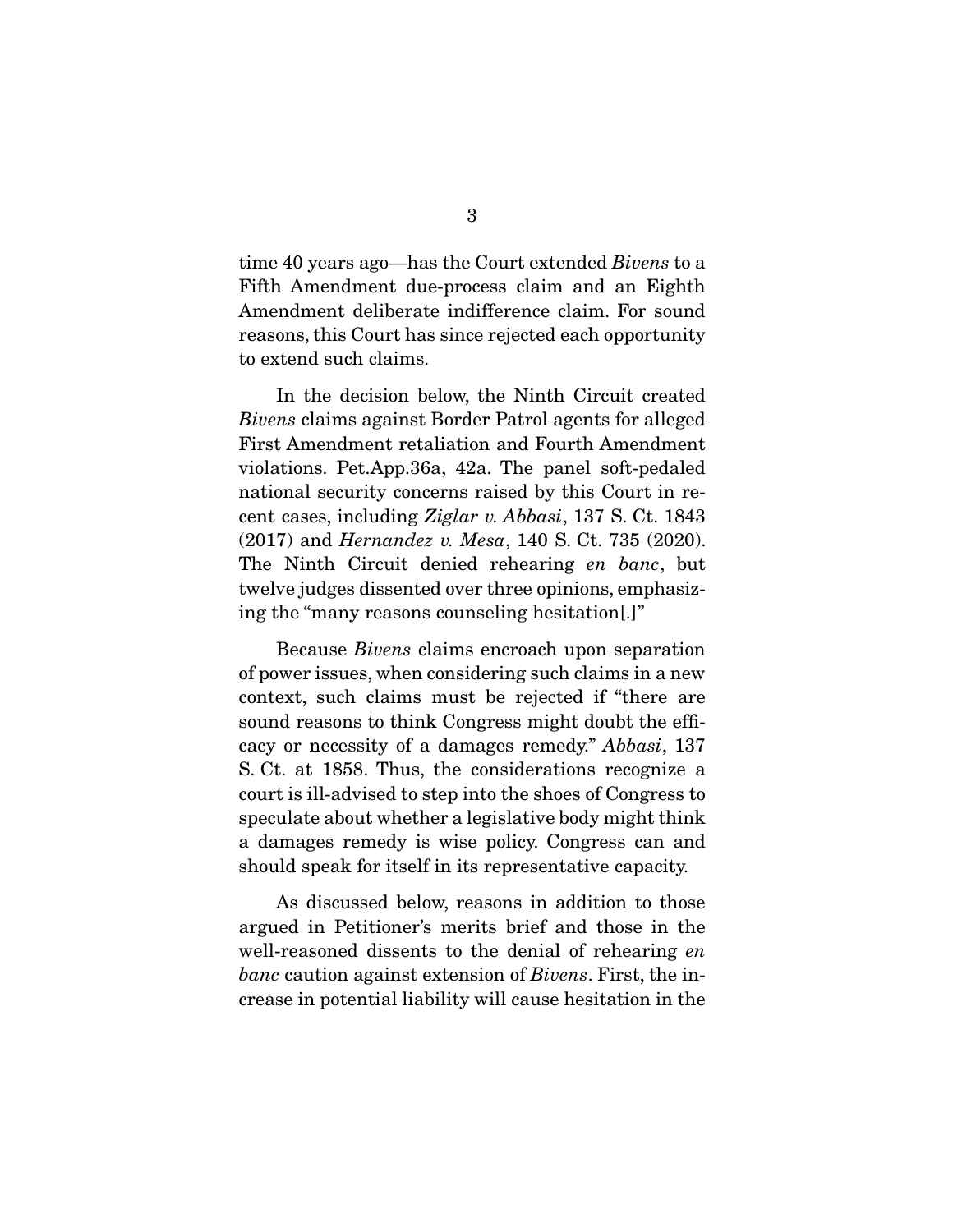performance of important duties which impact national security performed not only by Border Patrol agents, but by numerous federal officers, including those represented by amicus National ICE Council. Second, internal processes for discipline and accountability, which Congress is responsible to monitor and evaluate, counsels against alteration of that framework by the Judiciary through an extension of *Bivens*. Hernandez, 140 S. Ct. at 746.

### **ARGUMENT**

 $\overbrace{\hspace{2.5cm}}^{\bullet}$   $\overbrace{\hspace{2.5cm}}^{\bullet}$ 

 As noted above, when the Supreme Court is asked to extend Bivens, which it has not done in over four decades, the Court engages in a two-step inquiry:

We first inquire whether the request involves a claim that arises in a 'new context' or involves a 'new category of defendants.' And our understanding of a 'new context' is broad. We regard a context as 'new' if it is 'different in a meaningful way from previous Bivens cases decided by this Court.'

When we find that a claim arises in a new context, we proceed to the second step and ask whether there are any "" 'special factors [that] counse[l] hesitation'"' about granting the extension. If there are—that is, if we have reason to pause before applying Bivens in a new context or to a new class of defendants—we reject the request.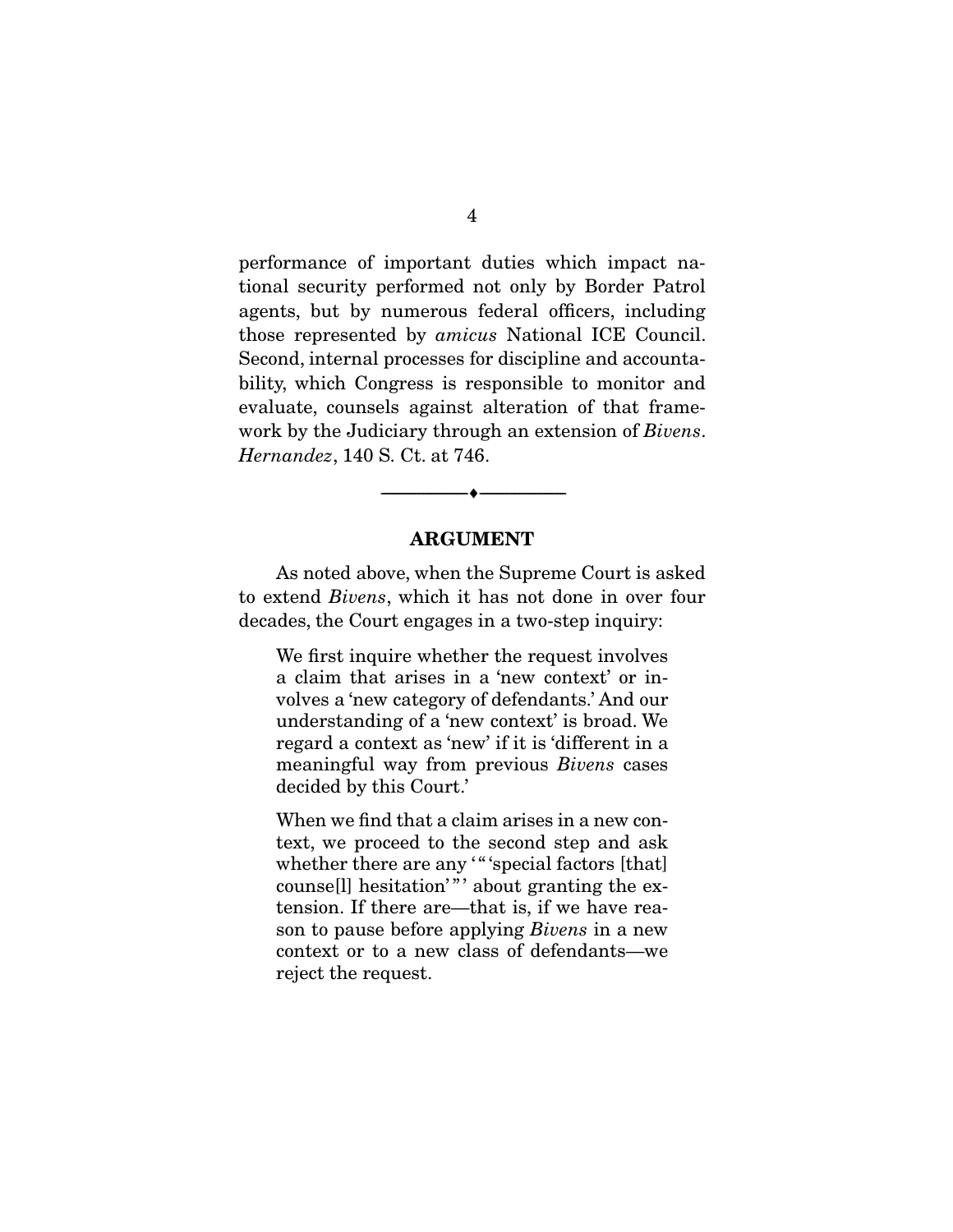Hernandez v. Mesa, 140 S. Ct. at 743, citations omitted. As this Court then explained, in assessing the special factors, the Court conducts the following limited inquiry:

We thus consider the risk of interfering with the authority of the other branches, and we ask whether 'there are sound reasons to think Congress might doubt the efficacy or necessity of a damages remedy,' [citation omitted] and 'whether the Judiciary is well suited, absent congressional action or instruction, to consider and weigh the costs and benefits of allowing a damages action to proceed.'

Ibid. Here, there exist two special factors militating against the conclusion that Congress would have permitted a damages remedy against Federal Border Patrol agents:

 First, the increase in potential liability will cause hesitation in the performance of important duties which impact national security. Those duties are performed not just by Border Patrol agents, but by numerous federal officers, including those represented by amicus National ICE Council. The reasoning in the Ninth Circuit's decision may open the door to Bivens claims against nearly all federal agents and officers. Thus, in tens of thousands of cases and interactions, federal agents and officers may well now hesitate in the face of potential liability and possible financial ruin caused by litigation.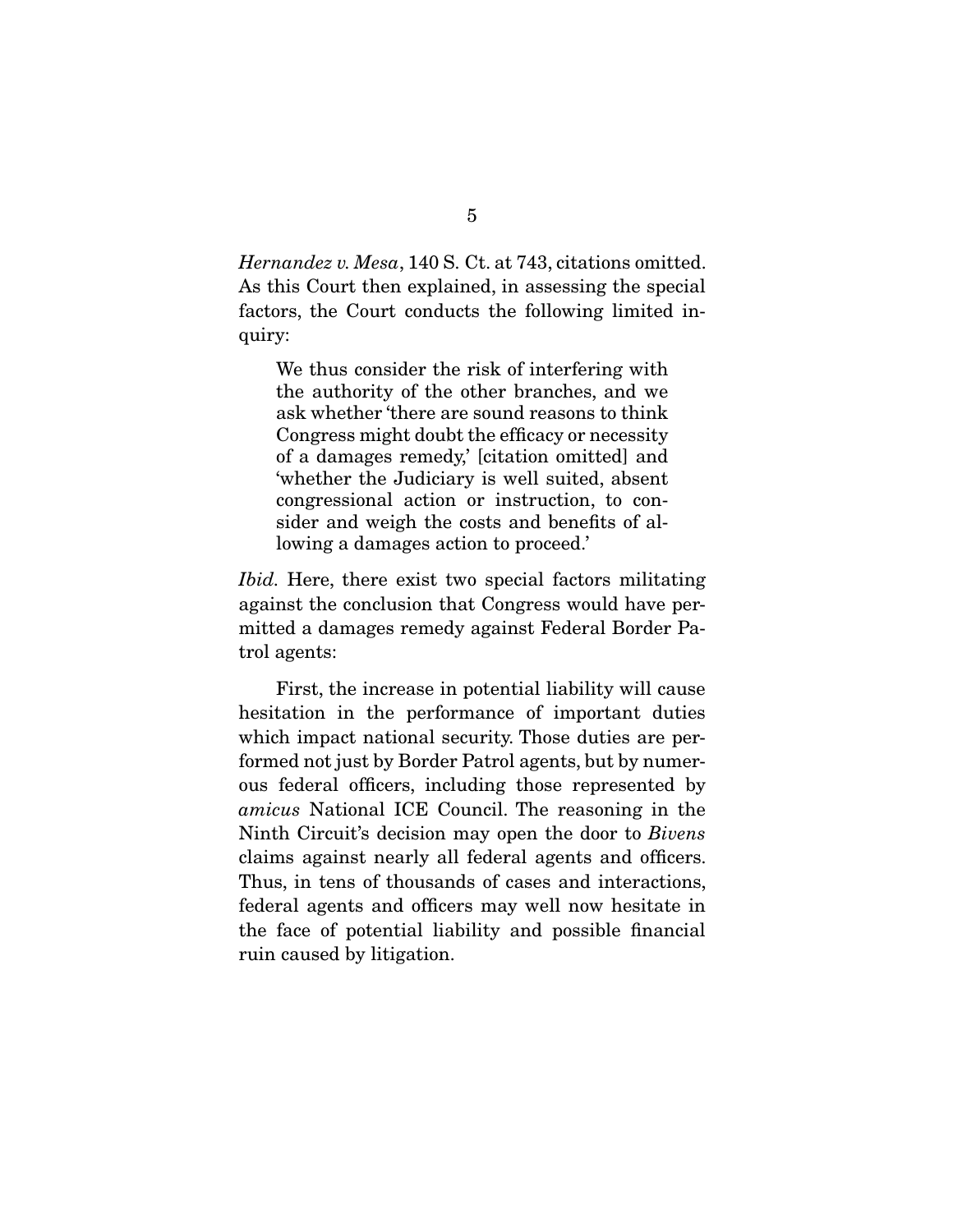Second, the internal processes for discipline and accountability, which Congress is responsible to monitor and evaluate, counsels against alteration of that framework by the Judiciary through an extension of Bivens. Hernandez, 140 S. Ct. at 746. Neither the officers represented by the Council, nor officers and agents in the Customs and Border Patrol are free from internal controls and training; the addition of direct civil liability for purported Constitutional violations changes the calculus by which these components of the Department of Homeland Security may enforce, perhaps dis-

parately, employee accountability, potentially leading to disruptions and undermining the front line of border security and enforcement of immigration policy and law.

**I. The Ninth Circuit's decision adversely impacts national security, affecting how federal officers and agents perform their duties by causing hesitancy in those engaged in important and potentially dangerous work** 

 Border Patrol agents perform a unique and important function, providing border security and often serving on the front lines of many of our Nation's most important national security initiatives. As the Supreme Court stated in Hernandez:

[T]here is also a large volume of illegal crossborder traffic. During the last fiscal year, approximately 850,000 persons were apprehended attempting to enter the United States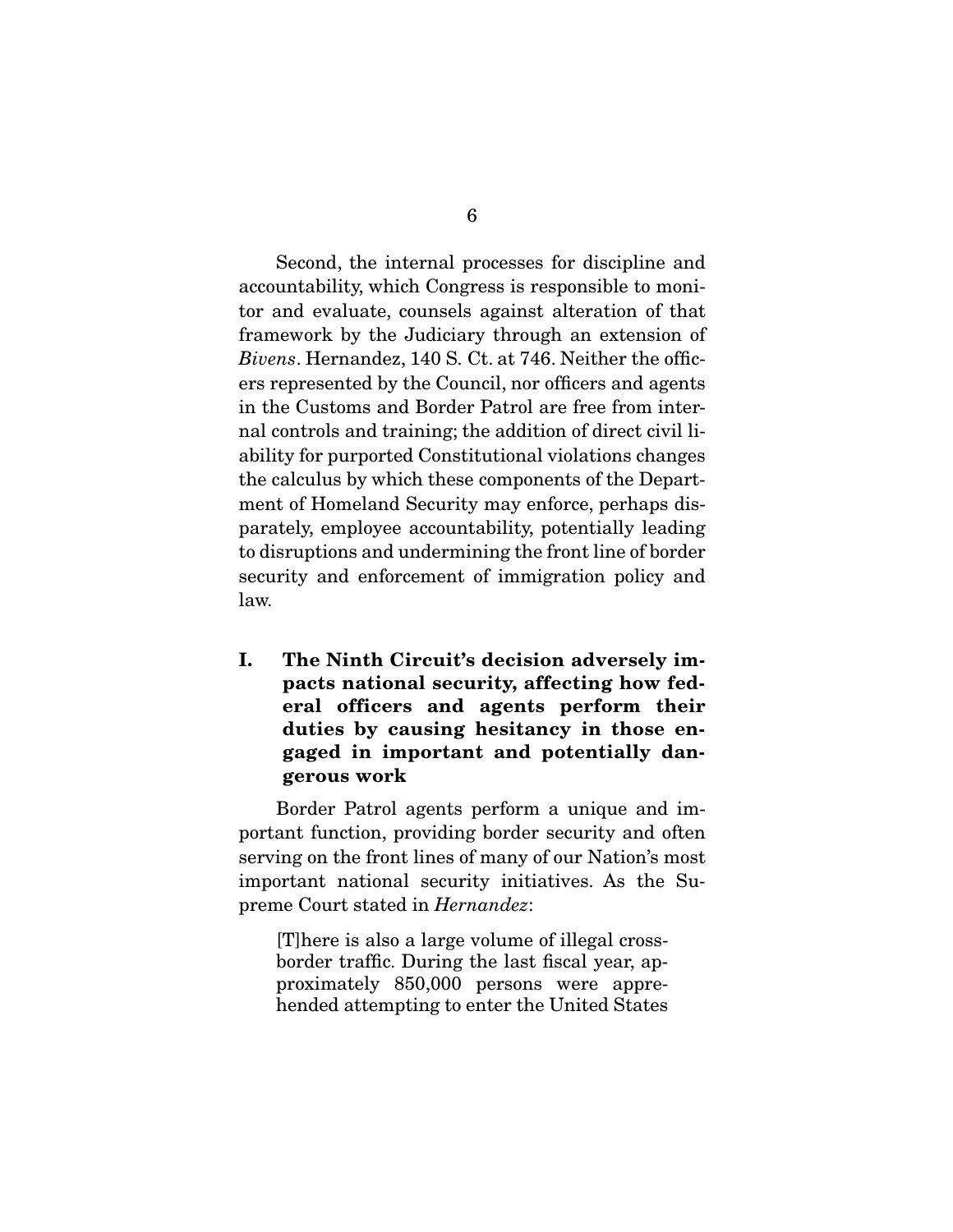illegally from Mexico, and large quantities of drugs were smuggled across the border. In addition, powerful criminal organizations operating on both sides of the border present a serious law enforcement problem for both countries.

On the United States' side, the responsibility for attempting to prevent the illegal entry of dangerous persons and goods rests primarily with the U. S. Customs and Border Protection Agency, and one of its main responsibilities is to 'detect, respond to, and interdict terrorists, drug smugglers and traffickers, human smugglers and traffickers, and other persons who may undermine the security of the United States.' 6 U. S. C. §211(c)(5). While Border Patrol agents often work miles from the border, some, like Agent Mesa, are stationed right at the border and have the responsibility of attempting to prevent illegal entry. For these reasons, the conduct of agents positioned at the border has a clear and strong connection to national security

Hernandez, supra, 140 S. Ct. at 746. The Petition for Writ of Certiorari accurately summarizes how far the decision of the Ninth Circuit could reach if not reversed by this Court. As set forth therein:

The practical consequences of leaving the decision below intact are enormous. The country's borders are protected by 25,756 Customs and Border Protection officers covering 328 points of entry, and another 19,740 Border Patrol agents based at 131 Border Patrol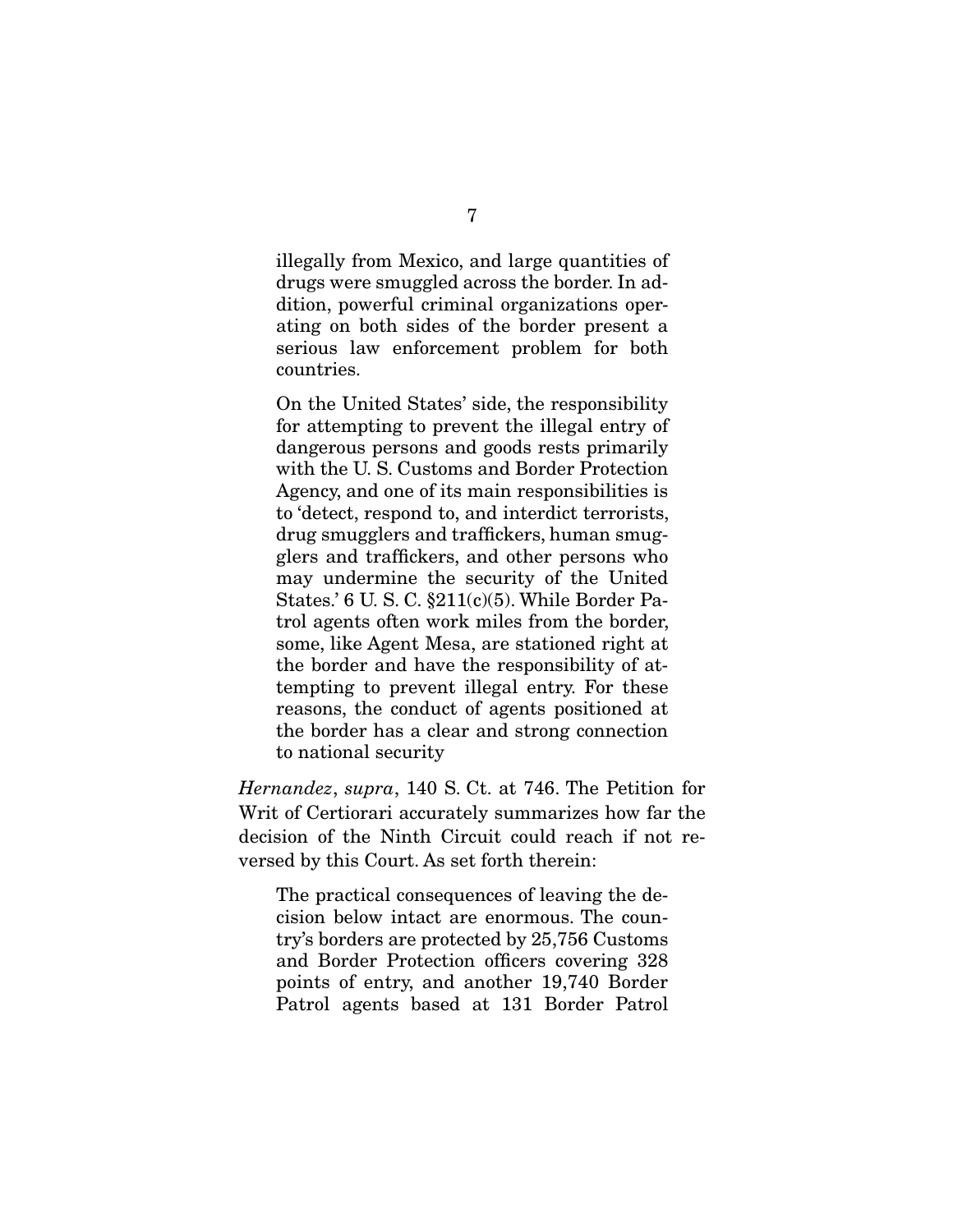stations. U.S. Customs & Border Prot., Snapshot: A Summary of CBP Facts and Figures  $(Mar. 2021)$ , https://ti-nyurl.com/xren6f6z [hereinafter CBP Facts & Figures]. And the Ninth Circuit houses the majority of those agents. See U.S. Customs & Border Prot., U.S. Border Patrol Fiscal Year Staffing Statistics (FY1992-FY 2019) (2020), https://tinyurl.com/ mjnnn6n6...

 . . . Every day, 650,178 passengers and pedestrians cross America's borders. CBP Facts & Figures, supra. On the average day during fiscal year 2020, Border Patrol agents and Customs and Border Protection officers apprehended 1,107 of those individuals, arrested 39 wanted criminals, seized 3,677 pounds of narcotics, and confiscated \$386,195 of undeclared or illicit currency. Id. This fiscal year, apprehensions have grown to an average of 4,000 people per day. See U.S. Customs & Border Prot., CBP Enforcement Statistics Fiscal Year 2021, https://tinyurl.com/8xe2x4mh.

(Petition for Writ of Certiorari, pp. 35-36.)

 Despite the unique and important role played by Border Patrol agents, the Ninth Circuit extended Bivens to authorize actions against those federal agents for possible violations of the First and Fourth Amendments. Taken to its logical conclusion, its reasoning suggests that Bivens could now be extended to nearly all federal officers and agents who are involved in enforcing this Nation's immigration laws and protecting our national security.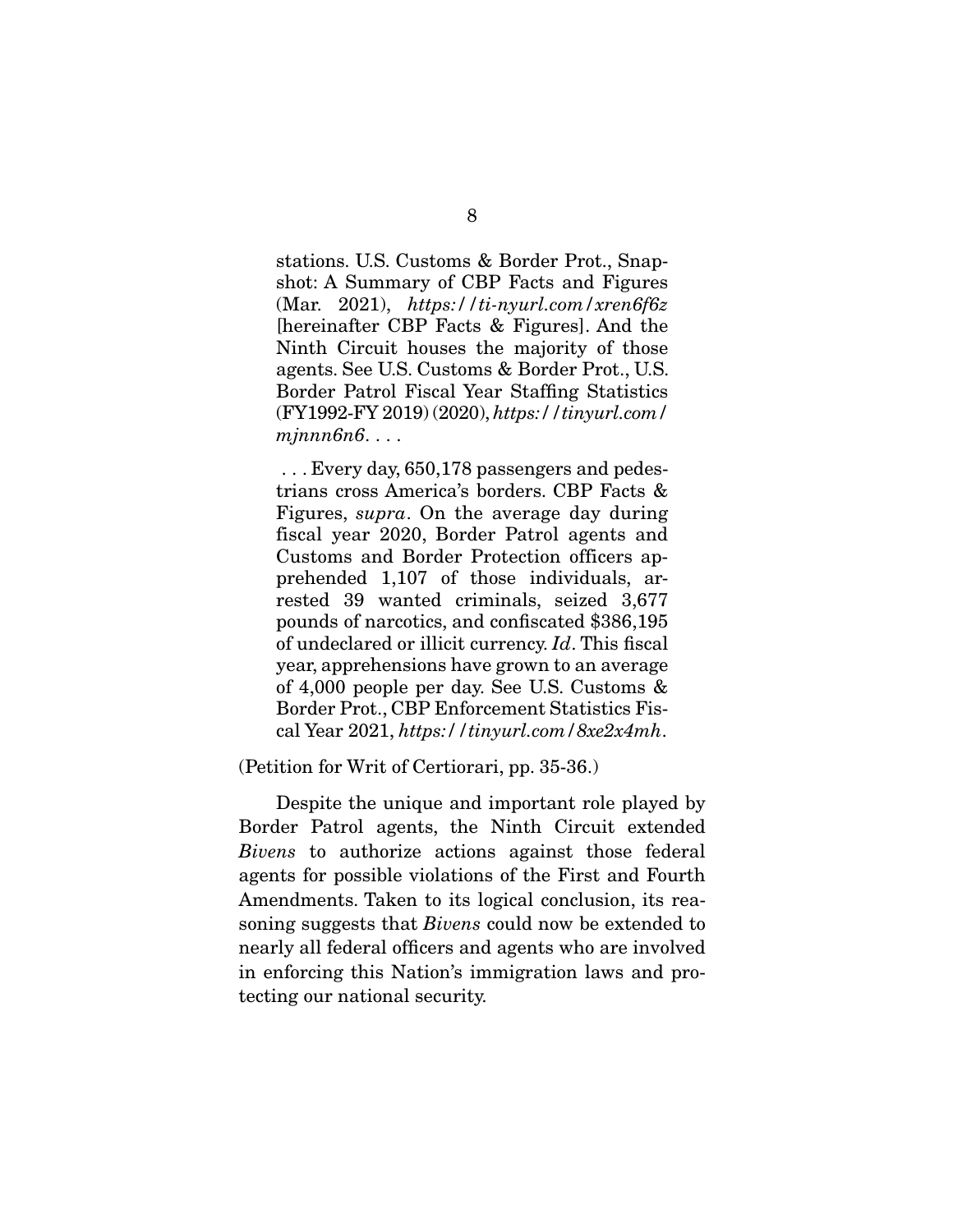The Ninth Circuit acknowledged that it was extending Bivens by permitting the action to go forward against a Border Patrol agent, but justified this extension as follows: "But it is a modest extension, in that border patrol and F.B.I. agents are both federal law enforcement officials." Boule v. Egbert, 998 F.3d 370, 387 (9th Cir. 2021). No other explanation or analysis is performed. This sparse legal reasoning could directly lead to the extension of Bivens to all federal agents who provide some measure of law enforcement functions; a tremendous expansion of a doctrine that has been cabined by this Court for over four decades. Amongst those who would be caught up in this expanded net of liability are those officers represented by amicus National ICE Council.

 It therefore cannot be understated how consequential the Ninth Circuit's extension of Bivens would be. Now, federal agents, including Border Patrol and ICE officers, who face numerous dangers and threats every day in their multiple interactions with both citizens and non-citizens alike, must confront those potential threats with the knowledge that they may face liability for performing those duties. This knowledge creates a substantial risk that agents could hesitate in the performance of their duties, putting not only their own safety at risk, but also the security of the United States.

 An analogy may be made to the factors considered by courts in assessing whether peace officers violate an individual's Fourth Amendment rights through the use of unreasonable force. As the Supreme Court long ago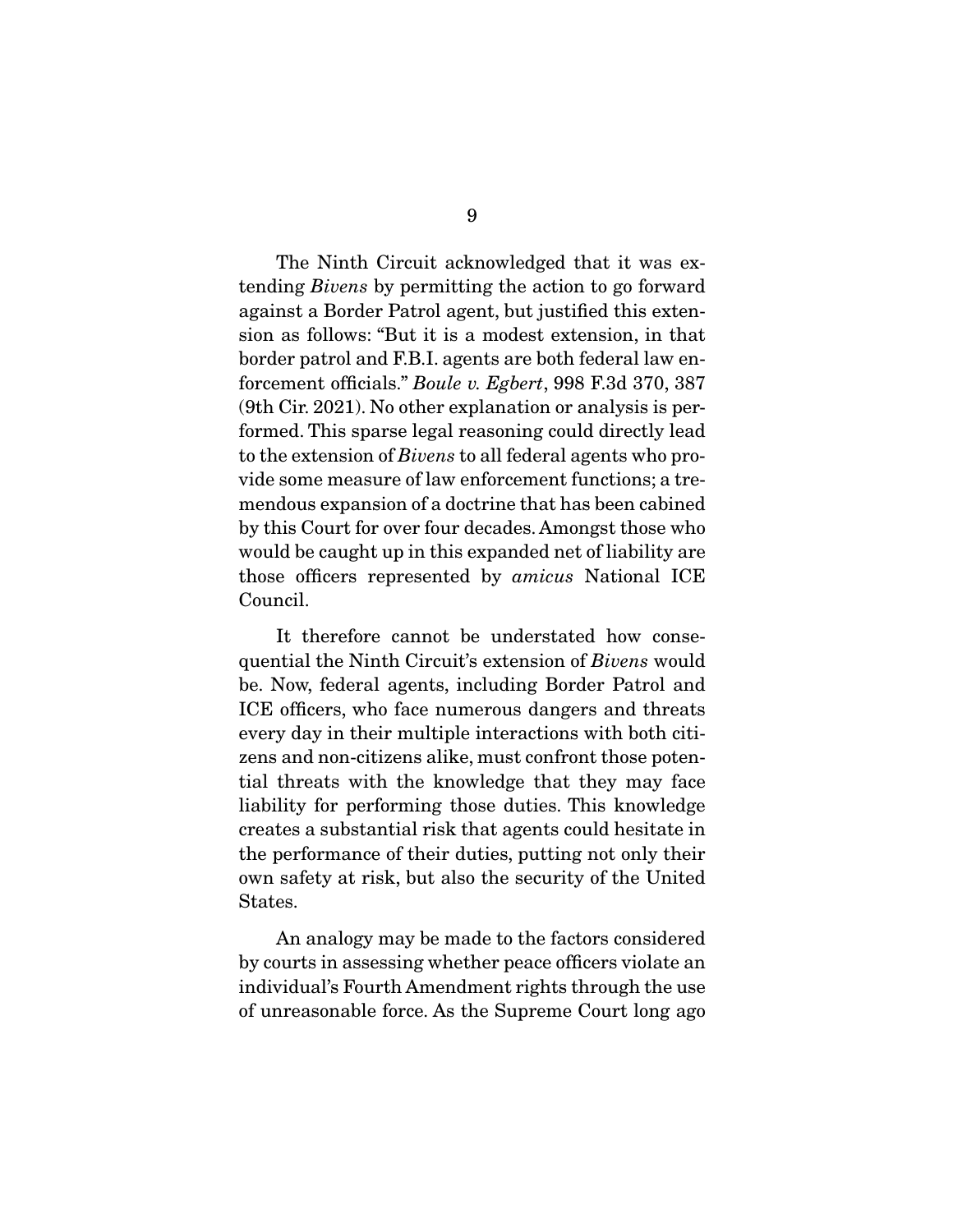recognized in its seminal decision in Graham v. Connor, 490 U.S. 386 (1989), the calculus in examining the reasonableness of a use of force "must embody allowance for the fact that police officers are often forced to make split-second judgments—in circumstances that are tense, uncertain, and rapidly evolving—about the amount of force that is necessary in a particular situation." Id. at 396-97. That same allowance must be given here to federal officers engaged in the enforcement of our Nation's immigration laws, and it militates against extending Bivens to Border Patrol agents such as Petitioner.

 Indeed, even the Ninth Circuit has cautioned against interpreting the "reasonableness" requirement in such a way that would cause tentativeness in officers, thereby endangering their safety. For example, in Scott v. Henrich, 39 F.3d 912 (9th Cir. 1992), officers were confronted with a man firing a rifle from an apartment building. Id. at 914. The officers approached the door and banged on it; when the door opened, the suspect pointed the gun at the officers who then responded with deadly force. *Ibid*. The plaintiff in Scott contended that "the officer should have used alternative measures before approaching and knocking on the door" behind which the suspect was located. This Court rejected a requirement that officers "find and choose the least intrusive alternative," stating: "Imposing such a requirement would inevitably induce tentativeness by officers, and thus deter police from protecting the public and themselves." Id. at 915.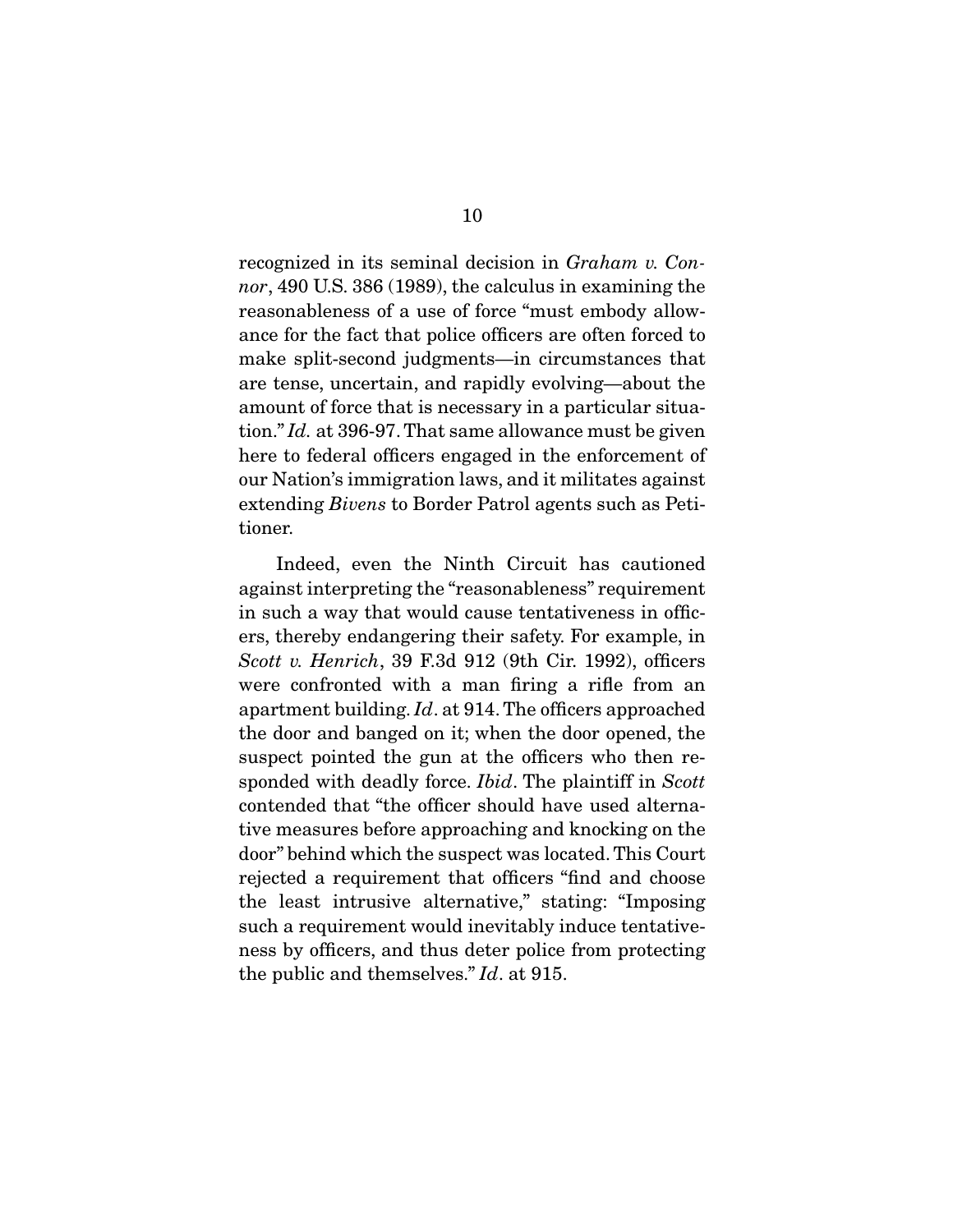Similarly, in Fisher v. City of San Jose, 558 F.3d 1069 (9th Cir. 2009), the Court there again rejected an attempt to impose additional requirements on officers facing critical situations. In that case, the Ninth Circuit weighed the police response to an armed standoff. Id. at 1075-76. The plaintiff contended police were required to obtain a warrant before entering the residence because the exigency that previously existed had dissipated by the time entry was made. Ibid. In rejecting the plaintiff 's argument, the Ninth Circuit concluded:

 . . . Fisher's dissipation theory would have serious consequences beyond simply forcing police to engage in the empty gesture of obtaining a warrant in the midst of a dangerous and volatile standoff. It would introduce yet another element of uncertainty into the already complex and dangerous calculus confronting law enforcement in armed standoff situations. At minimum, the officers on the scene would be unable to devote their full attention to the actual threat and to ensuring public safety.

### Id. at 1079.

 The same concerns that animated the decisions in Scott and Fisher should lead this Court to reject the Ninth Circuit's latest decision extending Bivens. The risk and dangers federal officers engaged in immigration enforcement face every day is exactly the type of special factor this Court has relied upon and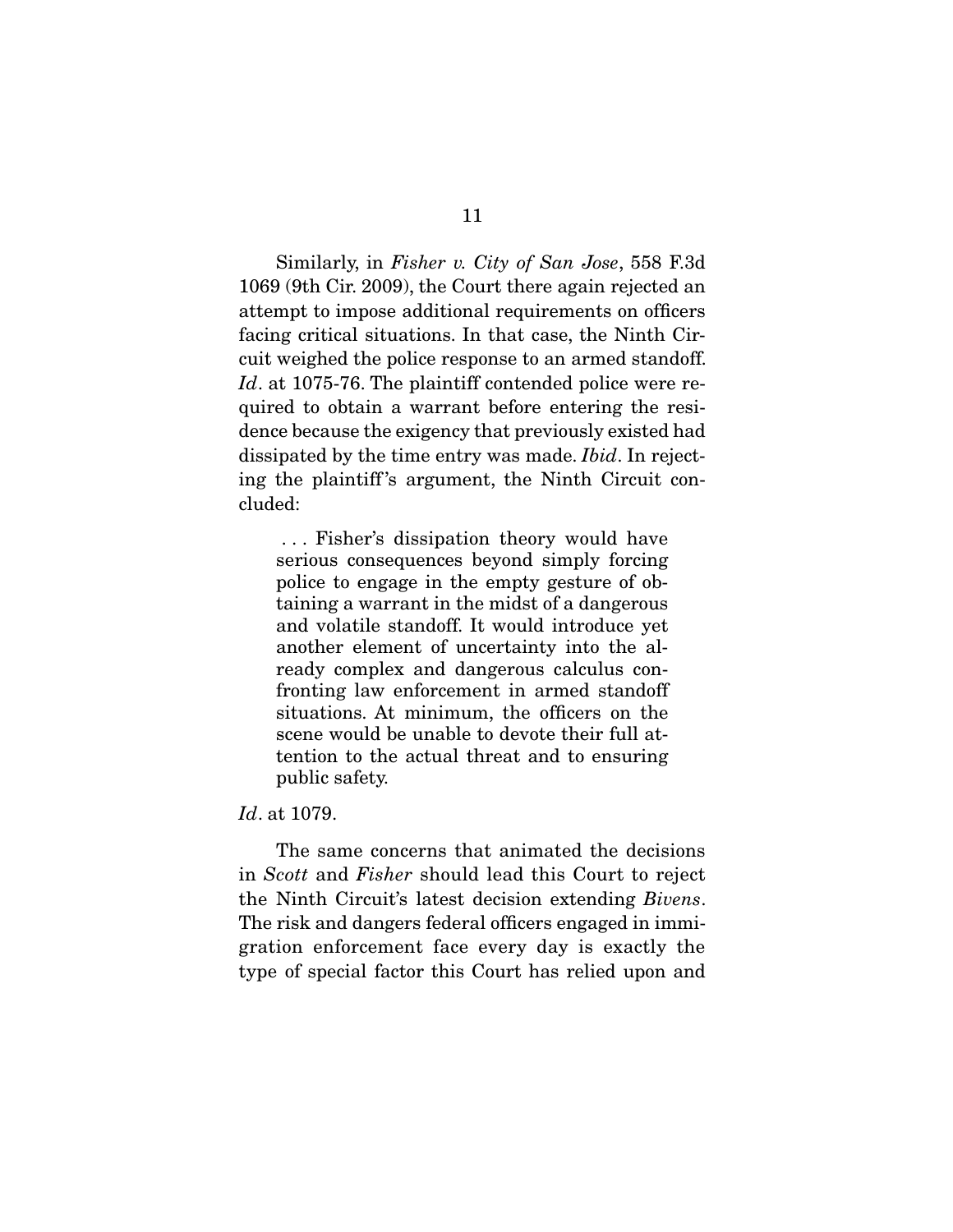cited—again and again—in declining to extend Bivens beyond its very limited scope.

 Indeed, the costs imposed by an extension of Bivens to federal officers are substantial. Each of the hundreds of thousands of daily interactions between agents and individuals could give rise to expensive litigation and monetary damages—even when defending claims lacking merit. This case is a prime example: there has of yet been no determination whether Agent Egbert violated Boule's rights under the First or Fourth Amendments. Nevertheless, Egbert has now had to defend himself in District Court, to defend against the appeal filed by Boule to the Ninth Circuit, to seek a rehearing en banc from the Ninth Circuit, and lastly to petition this Court to reverse the erroneous decision of the appellate court. These are not minor costs; and if the decision below is not reversed, agents of the Border Patrol and ICE will now undertake their daily duties with the knowledge that one wrong action could lead to years of financially ruinous litigation even if the agent did nothing wrong.

 As this Court aptly stated two terms ago in Hernandez, "our watchword is caution" because when a court extends Bivens and "recognizes an implied claim for damages on the ground that doing so furthers the 'purpose' of the law, the court risks arrogating legislative power." Hernandez, supra, 140 S. Ct. at 742, 741. Moreover, it is Congress, and neither this Court nor the Ninth Circuit, who "is best positioned to evaluate 'whether, and the extent to which, monetary and other liabilities should be imposed upon individual officers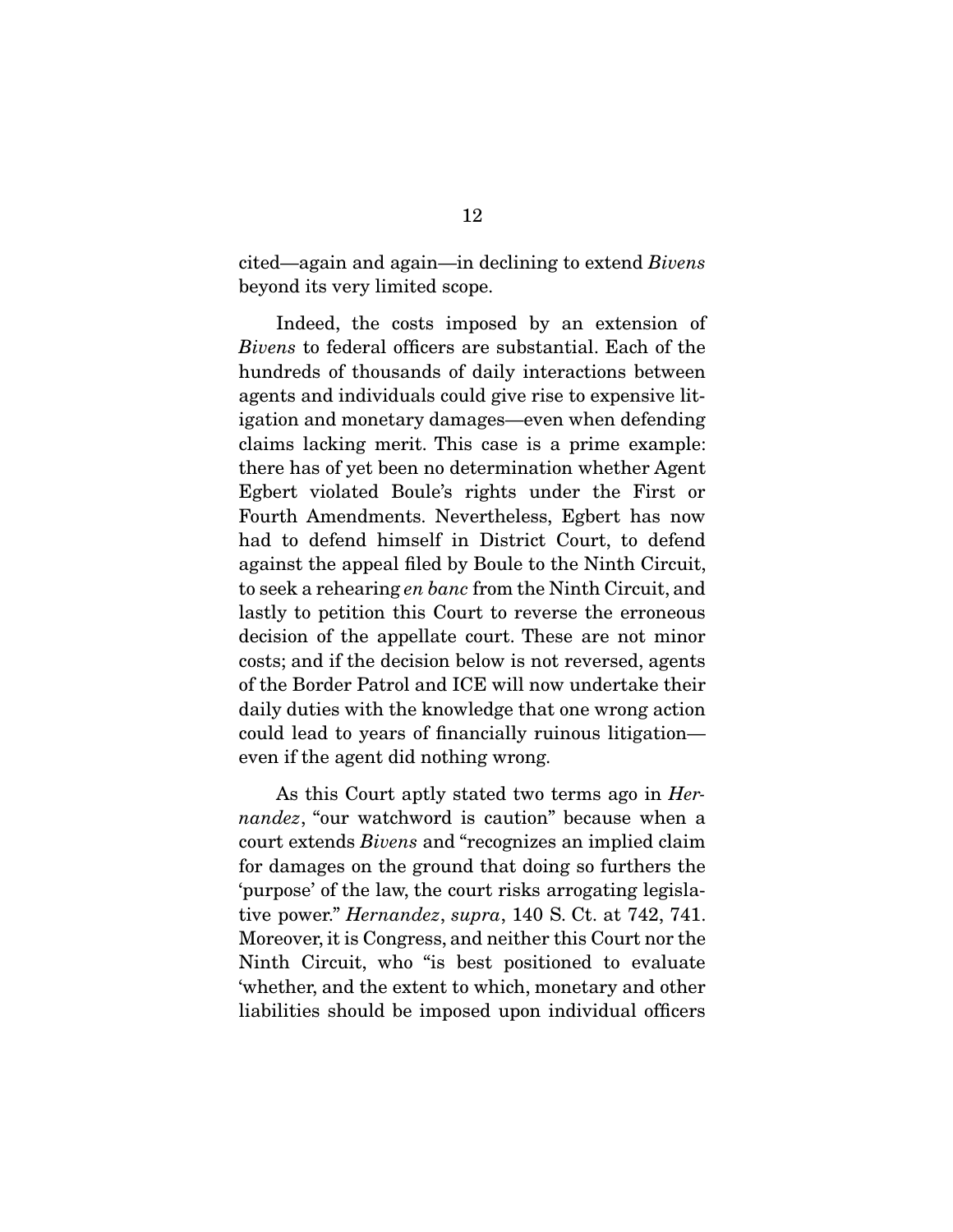and employees of the Federal Government' based on constitutional torts." Id. at 742 (internal citation omitted).

 Here, given the possible effect an extension of Bivens to Border Patrol agents could have on their ability and the ability of all federal officers engaged in the enforcement of this Nation's immigration laws to quickly and safely perform their essential duties, the task of determining whether a damages remedy should be available against those agents should be left to Congress, especially given the national security interests implicated by the Ninth Circuit's unprecedented and aberrant extension of Bivens.

**II. Structured accountability overseen by Congress exists to ensure officers conduct themselves ethically and in accordance with the civil rights and liberties of members of the public** 

 In addition to alternative remedies available to redress injuries as discussed in Petitioner's merits brief, thus militating against authorization of a Bivens action (Pet. Br. pp. 32-35, 39-40; Abbasi, 137 St. Ct. at p. 1865), internal checks exist to enforce compliance with ethical duties and the civil rights and liberties of members of the public in carrying out official duties; indeed, that happened here when Boule filed a complaint, initiating a DHS investigation of Egbert. ER507.

 U.S. Immigration and Customs Enforcement has policies requiring accountability of its employees,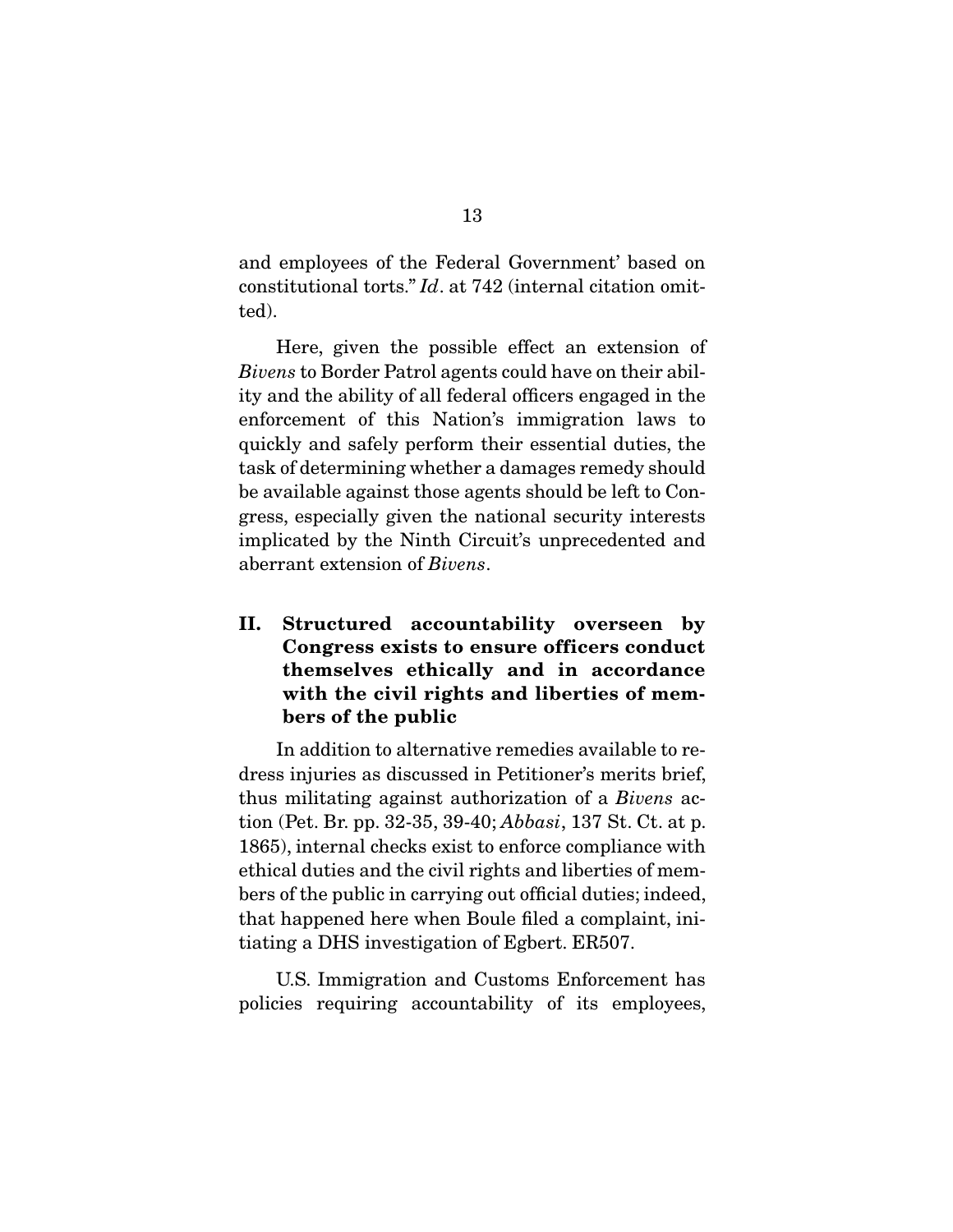including an Employee Code of Conduct setting forth "general standards of conduct" all employees are expected to follow, and a Table of Offenses and Penalties identifying the most common types of misconduct and a suggested range of penalties commensurate with the misconduct. (https://www.oig.dhs.gov/sites/default/files/ assets/2020-07/OIG-20-54-Jul20.pdf )

 Each component of DHS has a process to receive, investigate, and adjudicate allegations of employee misconduct occurring on and off duty, which may result in discipline up to and including termination. (See, e.g., 5 C.F.R. Part 2635, and id. at §2635.105) According to the statute, this includes investigations of allegations of possible "abuses of civil rights or civil liberties." (6 U.S.C. §345(a)(6)) Allegations are investigated by the DHS Office of Inspector General ("OIG"), established by the Homeland Security Act of 2002 (Public Law 107- 296). If OIG declines, the matter is handled by the DHS component (6 U.S.C.  $\S 345(a)(6)$ ), who refers the remaining misconduct cases to its respective Office of Professional Responsibility ("OPR"). OPR's stated responsibility is "upholding the agency's professional standards" through a "multi-disciplinary approach" of security, inspections, and investigation, including "impartially investigating" allegations of serious employee misconduct. (https://www.ice.gov/about-ice/opr) During the adjudication process, delegated officials or a central office group, are required to consider and decide discipline using their respective Table of Offenses and Penalties in conjunction with relevant mitigating and aggravating circumstances, and established criteria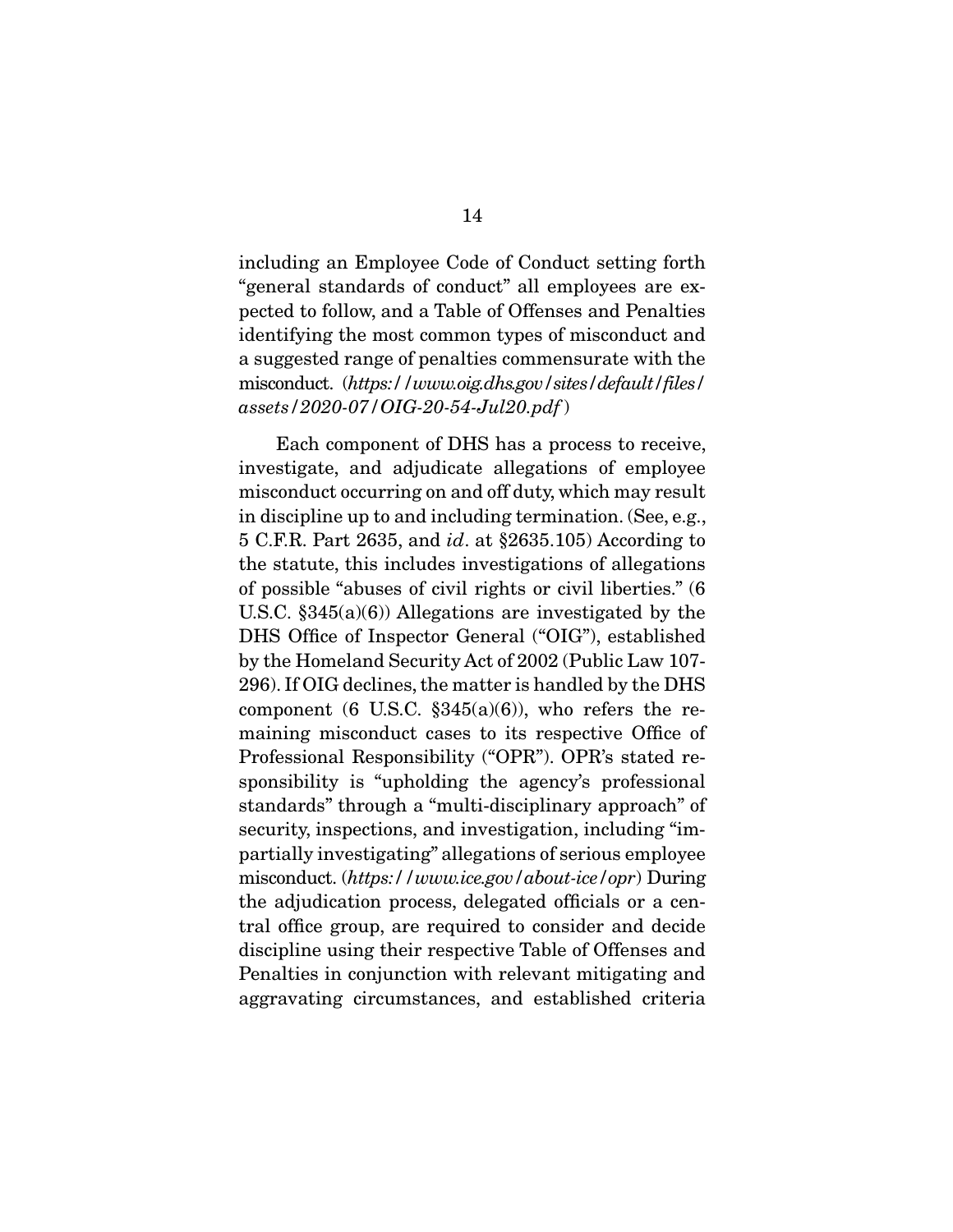known as Douglas Factors. (Douglas v. Veterans Admin., 5 M.S.P.R. 280 (1981))

 "On a cyclical basis," OIG's Office of Investigations conducts "quality assurance reviews of the internal affairs unit" in component agencies of DHS to address handling of allegations, the quality and timeliness of investigations, and reports the results. (https://www.oig. dhs.gov/sites/default/files/assets/2020-07/OIG-20-54-  $Jul20.pdf$ ) Congress conducts oversight by way of the Committees on the Judiciary, Homeland Security and Governmental Affairs, and Subcommittee on Oversight and Management Efficiency to ensure the quality, independence, and timeliness of investigations in employee misconduct with periodic reporting through the U.S. Government Accountability Office—the audit, evaluation, and investigative arm of Congress. This includes review of CBP's, ICE's, and TSA's employee misconduct investigation and adjudication process, as well as reviewing policies and procedures regarding the process, management directives, conducting site visits and reviewing physical files, and interviewing officials from each component involved in the process, including CBP's and ICE's Offices of Professional Responsibility. (See, e.g., *July 2018*, *GAO-18-405*, *Depart*ment of Homeland Security, Report to Congressional Requesters)

 The Department of Homeland Security and its components, including ICE and CBP, have structures to enforce accountability of their officers, through ethical standards, avenues for receiving complaints or allegations of misconduct, investigations, corrective and